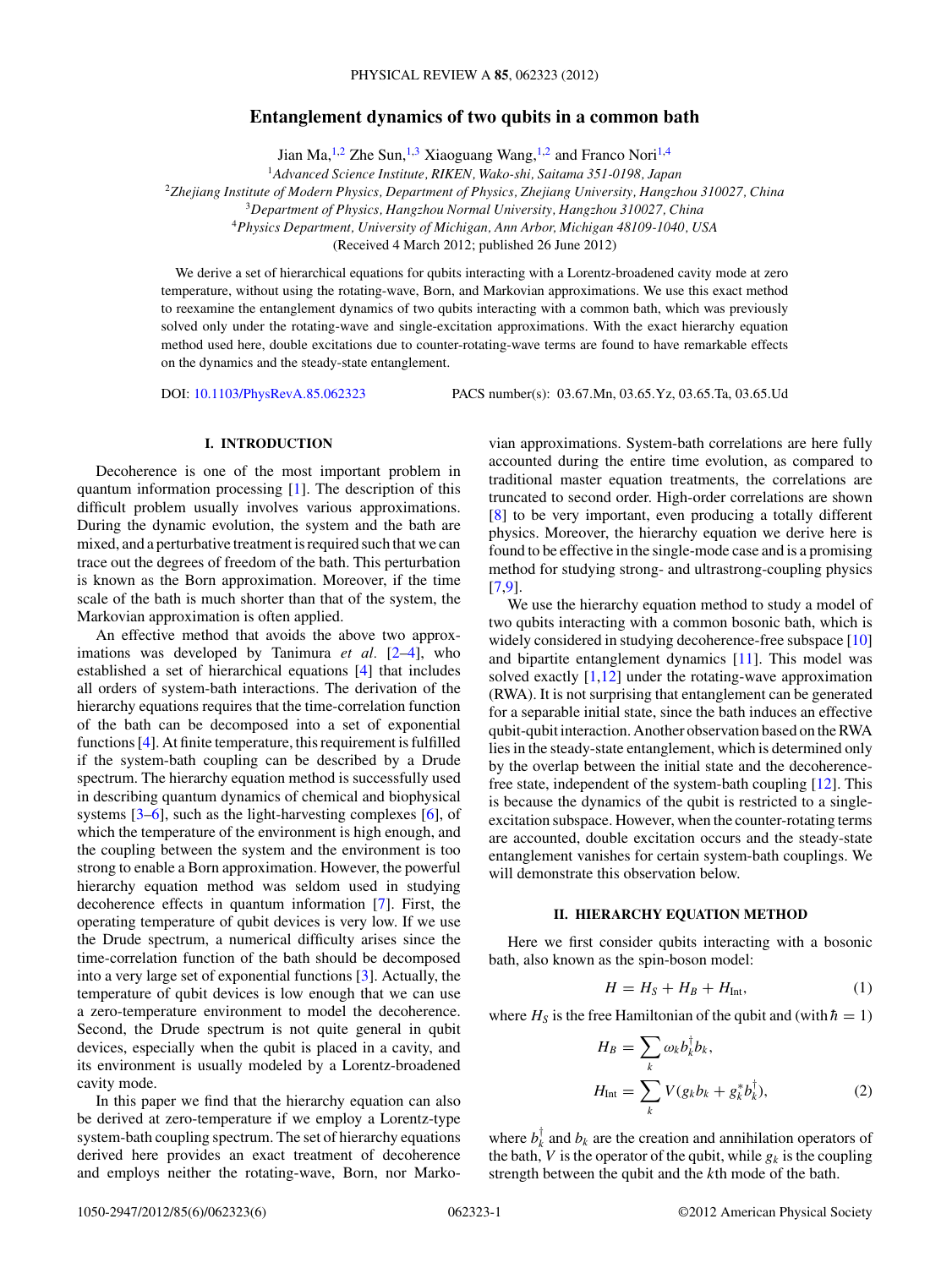<span id="page-1-0"></span>The exact dynamics of the system in the interaction picture can be derived as [\[4\]](#page-5-0)

$$
\rho_S^{(I)}(t) = \mathcal{T} \exp \left\{ - \int_0^t dt_2 \int_0^{t_2} dt_1 V(t_2)^{\times} [C^R(t_2 - t_1) V(t_1)^{\times} + iC^I(t_2 - t_1) V(t_1)^{\times}] \right\} \rho_S(0),
$$
\n(3)

if the qubit and bath are initially in a separable state, i.e.,  $\rho(0) = \rho_S(0) \otimes \rho_B$ , where  $\rho_B = \exp(-\beta H_B)/Z_B$  is the initial state of the bath, with  $\beta = 1/T$  (with  $k_B = 1$ ) and  $Z_B$ is the partition function. In Eq.  $(3)$ , T is the chronological time-ordering operator, which orders the operators inside the integral such that the time arguments increase from right to left. Two superoperators are introduced:  $A^{\times}B \equiv [A, B] = AB -$ *BA* and  $A^{\circ}B \equiv \{A, B\} = AB + BA$ . Also,  $C^{R}(t_2 - t_1)$  and  $C^I(t_2 - t_1)$  are the real and imaginary parts of the bath time-correlation function

$$
C(t_2 - t_1) \equiv \langle B(t_2) B(t_1) \rangle = \text{Tr}[B(t_2) B(t_1) \rho_B], \quad (4)
$$

respectively, and

$$
B(t) = \sum_{k} (g_{k}b_{k}e^{-i\omega_{k}t} + g_{k}^{*}b_{k}^{\dagger}e^{i\omega_{k}t}).
$$
 (5)

Equation (3) is difficult to solve directly, due the time-ordered integral. An effective method for this problem was developed  $[2-5]$  by solving a set of hierarchy equations, such as the form of Eq. (9). The hierarchy equations are obtained by repeatedly taking the derivative of the right-hand side when the systembath coupling is described by the Drude spectrum  $J(\omega)$  =  $\frac{\omega}{\pi} \frac{2\eta \omega_c}{\omega^2 + \omega_c^2}$  at finite temperatures, where *η* is the reorganization energy, and  $\omega_c$  is the decay rate of the bath correlation function. A key condition in deriving the hierarchy equation is that, with the Drude spectrum, the correlation function  $(5)$ can be decomposed into a sum of exponential functions of time as  $C(t_2 - t_1) = \sum_k f_k \exp(-\gamma_k)$ , where  $\gamma_k = \frac{2\pi k}{\beta}(1 - \gamma_k)$  $\delta_{k,0}$ ) +  $\omega_c \delta_{k,0}$  are the Matsubara frequencies. The hierarchy equation method enables a rigorous study of decoherencerelated effects in chemical physics and biophysics [\[6\]](#page-5-0). In such systems the coupling strength between the system and bath is not always weak, and the temperature *T* is so high that only a few Matsubara terms could provide enough numerical precision [\[3\]](#page-5-0). However, the number of Matsubara terms in the expansion increases with decreasing temperature, which is difficult to handle numerically. This problem becomes serious when we consider qubit devices, which are generally prepared in nearly zero-temperature environments, and thus prevent the use of the original hierarchy equation method. Fortunately, the exponential decay of bath correlation functions at zero temperature occurs in many quantum computing devices, such as cavity-qubit systems, where the coupling spectrum between the qubits and cavity modes is usually Lorentz type, but not Drude type, so in that case the hierarchy method can also be applied.

Now we consider qubits interacting with a single mode of the cavity, with frequency  $\omega_0$ . Due to the imperfection of the cavity, the single mode is broadened and the qubit-cavity coupling spectrum becomes Lorentz type:

$$
J(\omega) = \frac{1}{\pi} \frac{\lambda \gamma}{\left(\omega - \omega_0\right)^2 + \gamma^2},\tag{6}
$$

where  $\lambda$  reflects the system-bath coupling strength,  $\gamma$  is the broadening width of the cavity mode, and  $\tau_c = 1/\gamma$  is the lifetime of the mode. At  $T = 0$ , if the cavity is initially in a vacuum state  $\otimes_k |0_k\rangle$ , the time-correlation function (5) becomes

$$
C (t_2 - t_1) = \lambda \exp [-(\gamma + i\omega_0) |t_2 - t_1|], \tag{7}
$$

which is an exponential form that we need to use for the hierarchy equations. In the single-mode limit,  $\gamma = 0$ and  $C(t_2 - t_1) = \lambda \exp(-i\omega_0 |t_2 - t_1|)$ , and we see that  $\lambda$  is related to the square of the Rabi oscillation frequency.

To derive the hierarchy equation in a convenient form, we further write the real and imaginary parts of the timecorrelation function (7) as

$$
C^{R}(t) = \sum_{k=1}^{2} \frac{\lambda}{2} e^{-\nu_{k}t}, \qquad C^{I}(t) = \sum_{k=1}^{2} (-1)^{k} \frac{\lambda}{2i} e^{-\nu_{k}t}, \tag{8}
$$

where  $v_k = \gamma + (-1)^k i \omega_0$ . Then, following procedures shown in Appendix and Ref. [\[2,4\]](#page-5-0), the hierarchy equations of the qubits are obtained:

$$
\frac{\partial}{\partial t}\varrho_{\vec{n}}(t) = -(iH_S^\times + \vec{n}\cdot\vec{v})\varrho_{\vec{n}}(t) - i\sum_{k=1}^2 V^\times \varrho_{\vec{n}+\vec{e}_k}(t)
$$

$$
-i\frac{\lambda}{2}\sum_{k=1}^2 n_k[V^\times + (-1)^k V^\circ]\varrho_{\vec{n}-\vec{e}_k}(t), \qquad (9)
$$

where the subscript  $\vec{n} = (n_1, n_2)$  is a two-dimensional index, with  $n_{1(2)} \ge 0$ , and  $\rho_S(t) \equiv \rho_{(0,0)}(t)$ . The vectors  $\vec{e}_1 = (1, 0)$ ,  $\vec{e}_2 = (0, 1)$ , and  $\vec{v} = (v_1, v_2) = (\gamma - i\omega_0, \gamma + i\omega_0)$ . We emphasize that  $\varrho_{\vec{n}}(t)$  with  $\vec{n} \neq (0, 0)$  are auxiliary operators introduced only for the sake of computing, they are not density matrices, and are all set to be zero at  $t = 0$ . The hierarchy equations are a set of linear differential equations and can be solved by using the Runge-Kutta method. The contributions of the bath to the dynamics of the system, including both dissipation and Lamb shift, are fully contained in the hierarchy equation  $(9)$ . The Lamb shift term [\[13\]](#page-5-0), which is related to the imaginary part of the bath correlation function, can be written explicitly in the common non-Markovian equations. Since the real and imaginary parts of the bath correlation function are taken into considered here, the effects of the Lamb shift exist in the hierarchy equations, although not in an explicit form.

For numerical computations, the hierarchy equation (9) must be truncated for large enough  $\vec{n}$ . We can increase the hierarchy order  $\vec{n}$  until the results of  $\rho_S(t)$  converge. The terminator of the hierarchy equation is

$$
\frac{\partial}{\partial t} \varrho_{\vec{N}}(t) = -(iH_S^{\times} + \vec{N} \cdot \vec{v})\varrho_{\vec{n}}(t)
$$

$$
- i \frac{\lambda}{2} \sum_{k=1}^{2} n_k [V^{\times} + (-1)^k V^{\circ}] \varrho_{\vec{N} - \vec{e}_k}(t), \quad (10)
$$

where we dropped the deeper auxiliary operators  $\rho_{\vec{N}+\vec{e}_k}$ . The numerical results in this paper were all tested and converged, and the density matrix  $\rho_S(t)$  is positive.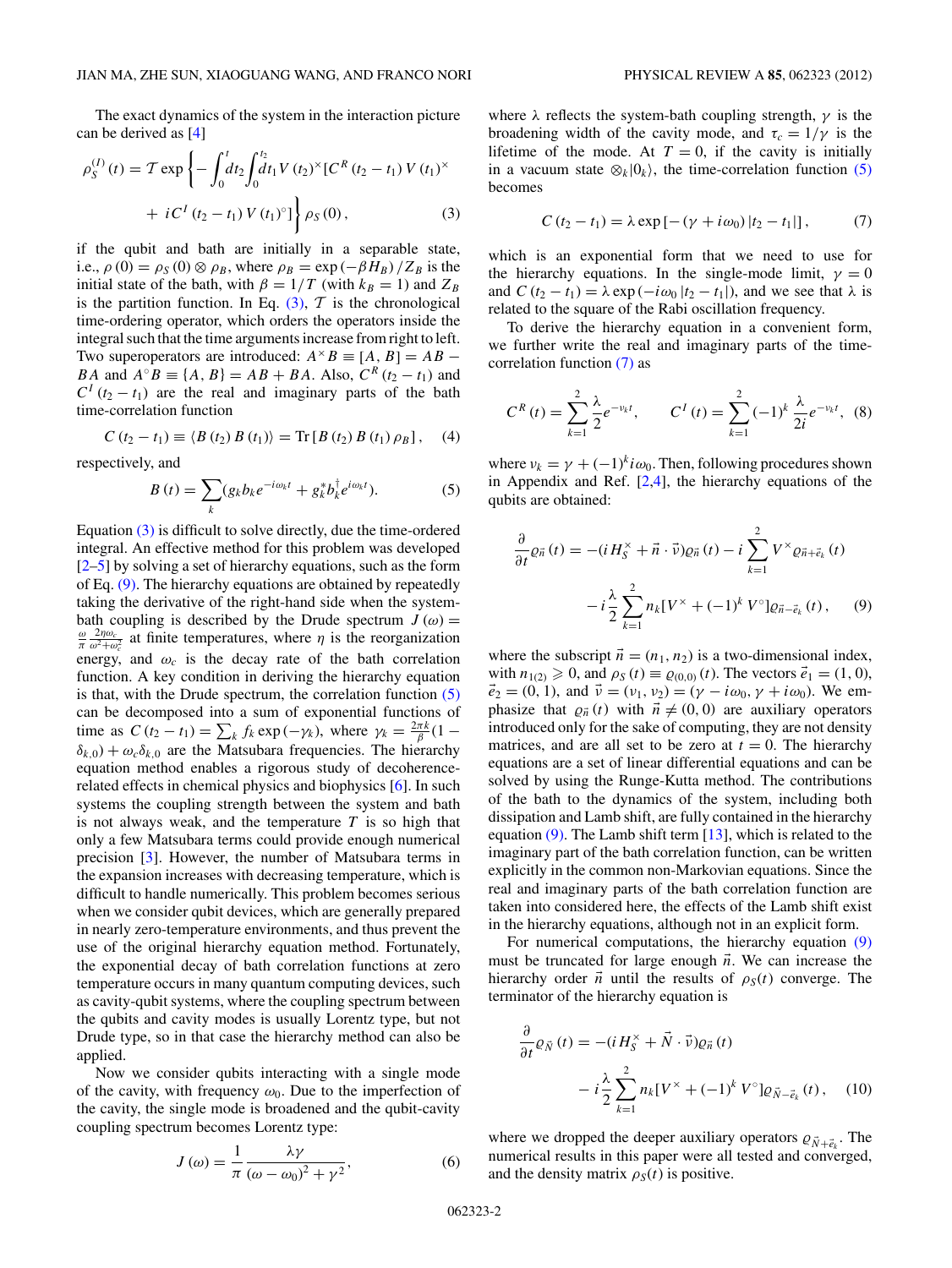## **III. ENTANGLEMENT OF TWO QUBITS IN A COMMON BATH**

Below we apply the hierarchy equation  $(9)$  to a widely studied model: two qubits interacting with a common bath. The model is used to study decoherence-free space [\[10\]](#page-5-0), bath-induced entanglement [\[12\]](#page-5-0), and other related topics [\[11\]](#page-5-0). In previous works  $[12,14,15]$ , the RWA was used, and the exact dynamics could be found only in a single-excitation subspace. Without using the RWA, the model was also studied [\[16–18\]](#page-5-0) in a perturbative way. However, if the system-bath coupling becomes strong enough, which is explored in recent experiments [\[9\]](#page-5-0), both the RWA and perturbation methods fail. Therefore the hierarchy method is very suitable in such conditions.

Consider two qubits interacting with a common bosonic bath. The system Hamiltonian in Eq.  $(1)$  is now given by

$$
H_S = \frac{\omega_{1a}}{2}\sigma_{1z} + \frac{\omega_{2a}}{2}\sigma_{2z},\tag{11}
$$

and below we consider  $\omega_{1a} = \omega_{2a} = \omega_0$ , i.e., the resonant case. The system operator in Eq. [\(2\)](#page-0-0) is set by  $V = \alpha_1 \sigma_{1x} + \alpha_2 \sigma_{2x}$ , and for simplicity, we consider  $\alpha_1 = \alpha_2 = 1$ . This model is exactly solvable [\[12\]](#page-5-0) when the RWA is applied and the initial state is of the form

$$
|\psi(0)\rangle = [c_1(0)|1\rangle_1|0\rangle_2 + c_2(0)|0\rangle_1|1\rangle_2] \bigotimes_k |0_k\rangle. \quad (12)
$$

The time evolution is then given by

$$
|\psi(t)\rangle = [c_1(t) |1\rangle_1 |0\rangle_2 + c_2(t) |0\rangle_1 |1\rangle_2] \bigotimes_k |0_k\rangle
$$
  
+ 
$$
\sum_k c_k(t) |0\rangle_1 |0\rangle_2 |1_k\rangle, \qquad (13)
$$

where  $|1_k\rangle$  denotes that only the *k*th mode of the bath is excited. The explicit forms of  $c_1(t)$  and  $c_2(t)$  are given in Ref. [\[12\]](#page-5-0). The time evolution of the density matrix is

$$
\rho(t) = \begin{pmatrix} 0 & 0 & 0 & 0 \\ 0 & |c_1(t)|^2 & c_1(t)c_2^*(t) & 0 \\ 0 & c_2(t)c_1^*(t) & |c_2(t)|^2 & 0 \\ 0 & 0 & 0 & 1-|c_1(t)|^2-|c_2(t)|^2 \end{pmatrix},
$$
\n(14)

which is obviously restricted to a single-excitation space, and thus the concurrence of the above density matrix is

$$
C(t) = 2 |c_1(t) c_2^*(t)|.
$$
 (15)

We first compare the above results with our hierarchy method for the initial state  $|\psi(0)\rangle=|0\rangle_1|0\rangle_2$ , shown in Fig. 1. The system-bath coupling is set by  $\lambda = 0.1\omega_0$ , which already enters the strong-coupling regime. Such an initial state does not evolve under the RWA, and then no entanglement will be produced. However, from Fig. 1 we observe the generation of considerable entanglement, even with large *γ* . The RWA fails in predicting the real physics. Since the coupling is strong, the oscillation for small  $\gamma$  case is drastic. The sudden vanishing and revival of entanglement were observed, and with increasing of  $\gamma$ , the oscillations of the concurrence were suppressed. It should be emphasized that, when  $\gamma = 0$ , the results obtained by the hierarchy equations coincide with our



FIG. 1. (Color online) Concurrence versus time for the initial state  $|\psi(0)\rangle=|0\rangle_1|0\rangle_2$  with different values of *γ*. Here  $\lambda=0.1\omega_0$  is in the strong-coupling regime. In the single-mode limit,  $\gamma = 0$ , the result of the hierarchy equation (solid) coincides with direct numerical calculations (circles). The entanglement suddenly vanishes, and revivals are observed. When increasing *γ* , the oscillations and the maximum entanglement are suppressed. Under the RWA, the initial state does not evolve, and the entanglement stays at zero.

exact numerical results obtained by solving the single-mode Hamiltonian directly. Therefore, by using a unified method, we can study the dynamics of the system interacting with a bath from the single-mode to multimode regime.

Another interesting result here is about the steady-state entanglement. Under the RWA, the dynamics is in the singleexcitation subspace, only two states are independent,  $|\varphi_{\pm}\rangle$  = exclusion subspace, only two states are independent,  $|\psi_{\pm}\rangle =$ <br>(|0)<sub>1</sub>|1)<sub>2</sub>  $\pm$  |1)<sub>1</sub>|0)) / $\sqrt{2}$ . The state  $|\varphi_{-}\rangle$  is decoherence-free; this means that if the initial state has nonvanishing overlap with  $|\varphi_{-}\rangle$ , the steady state is entangled, and the concurrence becomes

$$
C(t \to \infty) = C(|\varphi_-\rangle) |\langle \varphi_- | \psi(0) \rangle|^2 = |\langle \varphi_- | \psi(0) \rangle|^2, \quad (16)
$$

which is independent of the system-bath coupling strength *λ* and the bath-decay rate  $\gamma$ . However, if  $\lambda$  is not very small, although  $|\varphi_-\rangle$  is also decoherence-free, Eq. (16) should be reexamined by using a more rigorous treatment, since double excitations need to be accounted. Actually, the reliability of the RWA was discussed in many papers  $[16–24]$ . As shown in Refs. [\[19,24\]](#page-5-0), counter-rotating-wave terms can induced a significant shift in the population of the steady state even in the bad-cavity case.

In Fig. [2](#page-3-0) we show the results given by the hierarchy method. The initial state there is  $|\psi(0)\rangle = (2|0\rangle_1|1\rangle_2 + |1\rangle_1|0\rangle_2)/\sqrt{5}$ . According to Eq. (16), the concurrence of the steady state is 0.1. We can see in Fig.  $2(a)-2(c)$  that increasing  $\gamma$  the concurrence of the steady state decreases. In Fig.  $2(d)$ , we show that for a given  $\lambda = 0.01\omega_0$ , the steady-state entanglement vanishes when  $\gamma$  is larger than a critical value. This reflects the importance of the counter-rotating-wave terms, which break the single-excitation condition and give a totally different steady-state entanglement. Similar results are obtained in Ref. [\[24\]](#page-5-0), where the increase of the cavity decay rate is found to decrease the maximum of induced entanglement, and the steady state that computed without RWA has no entanglement but finite discord. This simple example indicates that some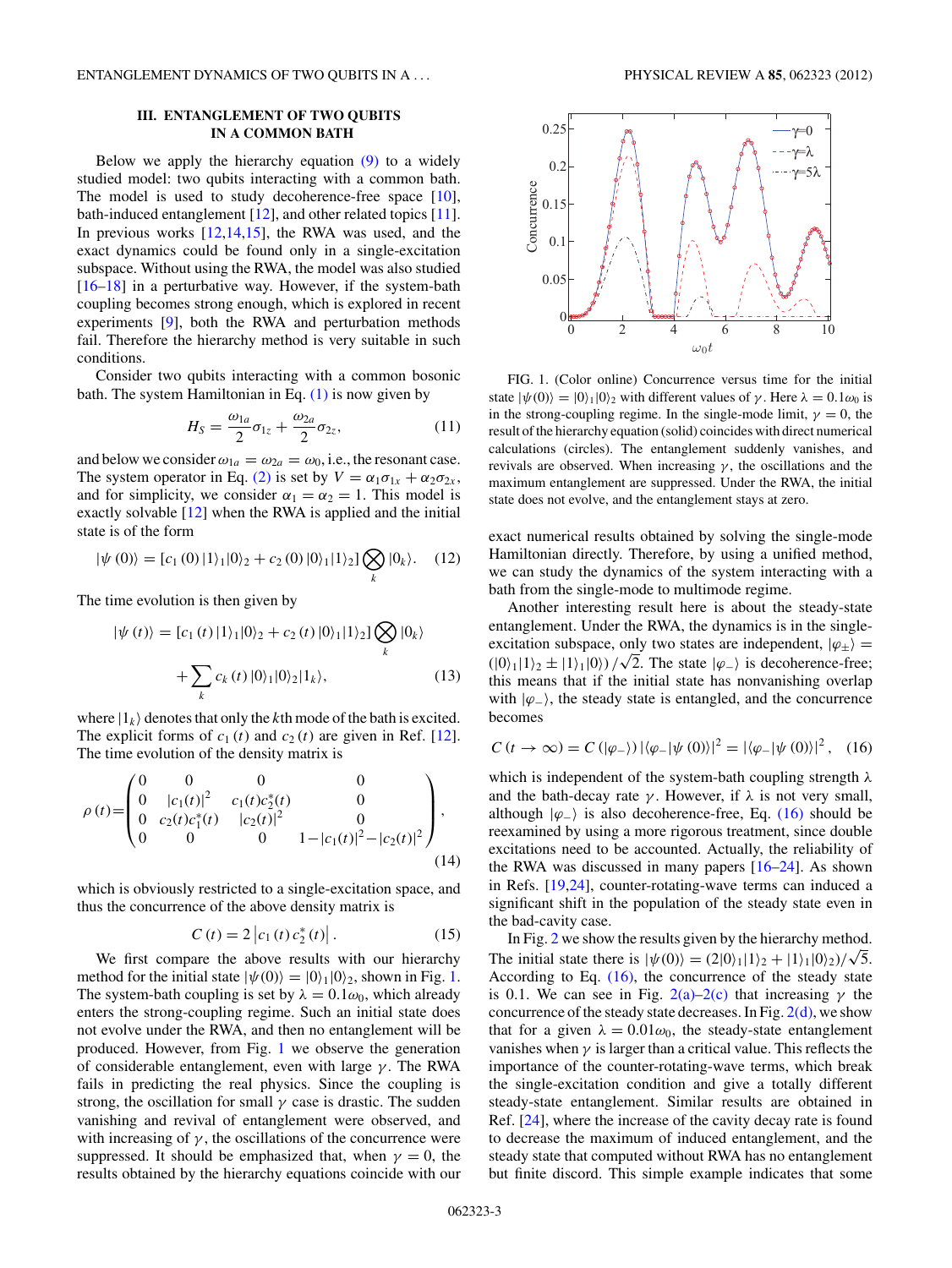<span id="page-3-0"></span>

FIG. 2. (Color online) (a)–(c) Dynamics of the concurrence computed with the hierarchy equations (solid) and exact results under the RWA (dashed). The coupling strength  $\lambda = 0.01\omega_0$  is so strong that the RWA is invalid. With increasing  $\gamma$ , the non-Markovian oscillations disappear. It is interesting that the steady-state entanglement obviously depends on  $\gamma$ , which cannot be predicted by using the RWA. The steady-state entanglement is shown in (d), and it vanishes if  $\gamma$  is larger than a critical value.

exact results previously obtained under the RWA need to be reexamined.

#### **IV. CONCLUSION**

In summary, we derive a set of hierarchy equations at zero temperature with a Lorentz spectrum. This set of equations is very suitable for qubit-cavity systems, especially when the interaction is so strong that the RWA and perturbative methods break down. It even works well when the bath has only one single mode. Moreover, this equation is very flexible. For example, if the qubits interact with several cavity modes, each broadened into a Lorentz form, then the bath correlation functions can also be expanded as several exponential functions. Thus the form of the hierarchy equations remains. The hierarchy equations are applied to reexamine the dynamics of two qubits interacting with a common bath. Previous works usually employed the RWA, and the results were restricted to the single-excitation space. This is not the case in this paper, since we do not use the RWA, and the counter-rotating-wave terms will cause double excitations. We found that the steady-state entanglement depends on the system-bath coupling spectrum. For a given coupling strength *λ*, there will be no steady-state entanglement when *γ* is larger than a critical value. The exact dynamics exhibits a totally different physics, compared to the RWA model, which motivates the reexamination of many previous approximate studies.

### **ACKNOWLEDGMENTS**

X. Wang acknowledges support from the NFRPC with Grant No. 2012CB921602 and NSFC with Grant No. 11025527 and 10935010. F.N. acknowledges partial support from the LPS, NSA, ARO, NSF Grant No. 0726909, JSPS-RFBR Contract No. 09-02-92114, Grant-in-Aid for Scientific Research (S), MEXT Kakenhi on Quantum Cybernetics, and the JSPS through its FIRST program. Jian Ma acknowledges support from the Scholarship Grant for Excellent Doctoral Students granted by the Ministry of Education. Zhe Sun acknowledges support from the National Nature Science Foundation of China with Grant No. 11005027, the National Science Foundation of Zhejiang Province with Grant No. Y6090058, and the Program for Excellent Young Teachers in Hangzhou Normal University with Grant No. HNUEYT 2011-01-01.

## **APPENDIX: DERIVATION OF THE HIERARCHY EQUATIONS**

Below we derive the hierarchy equations. First, inserting the correlation function  $(7)$  into Eq.  $(3)$ , we find

$$
\rho_S(t) = U(t) \left\{ T \exp \left( - \int_0^t dt_2 \int_0^{t_2} dt_1 V(t_2)^{\times} \sum_{k=1}^2 \frac{\lambda}{2} e^{-\nu_k (t_2 - t_1)} [V(t_1)^{\times} + (-1)^k V(t_1)^{\circ}] \right) \rho_S(0) \right\} U^{\dagger}(t)
$$
  
= 
$$
U(t) \left\{ T \exp \left[ \int_0^t dt_2 \int_0^{t_2} dt_1 \Phi(t_2) \sum_{k=1}^2 e^{-\nu_k (t_2 - t_1)} \Theta_k(t_1) \right] \rho_S(0) \right\} U^{\dagger}(t), \tag{A1}
$$

where  $U(t) = \exp[-i(H<sub>S</sub> + H<sub>B</sub>)t]$ , and the two new superoperators

$$
\Phi(t) = -i V(t)^{\times},
$$
  
\n
$$
\Theta_k(t) = -\frac{i\lambda}{2} [V(t)^{\times} + (-1)^k V(t)^{\circ}]
$$
\n(A2)

in order to make the following discussion clearer and simpler. Equation  $(A1)$  is a time-ordered integral equation, which is not easy to solve directly. The idea of the hierarchy equation method [\[2,4\]](#page-5-0) is to transform such an integral equation to a group of ordinary differential equations. The derivation of the hierarchy equations is straightforward: taking the time derivative of Eq. (A1) repeatedly.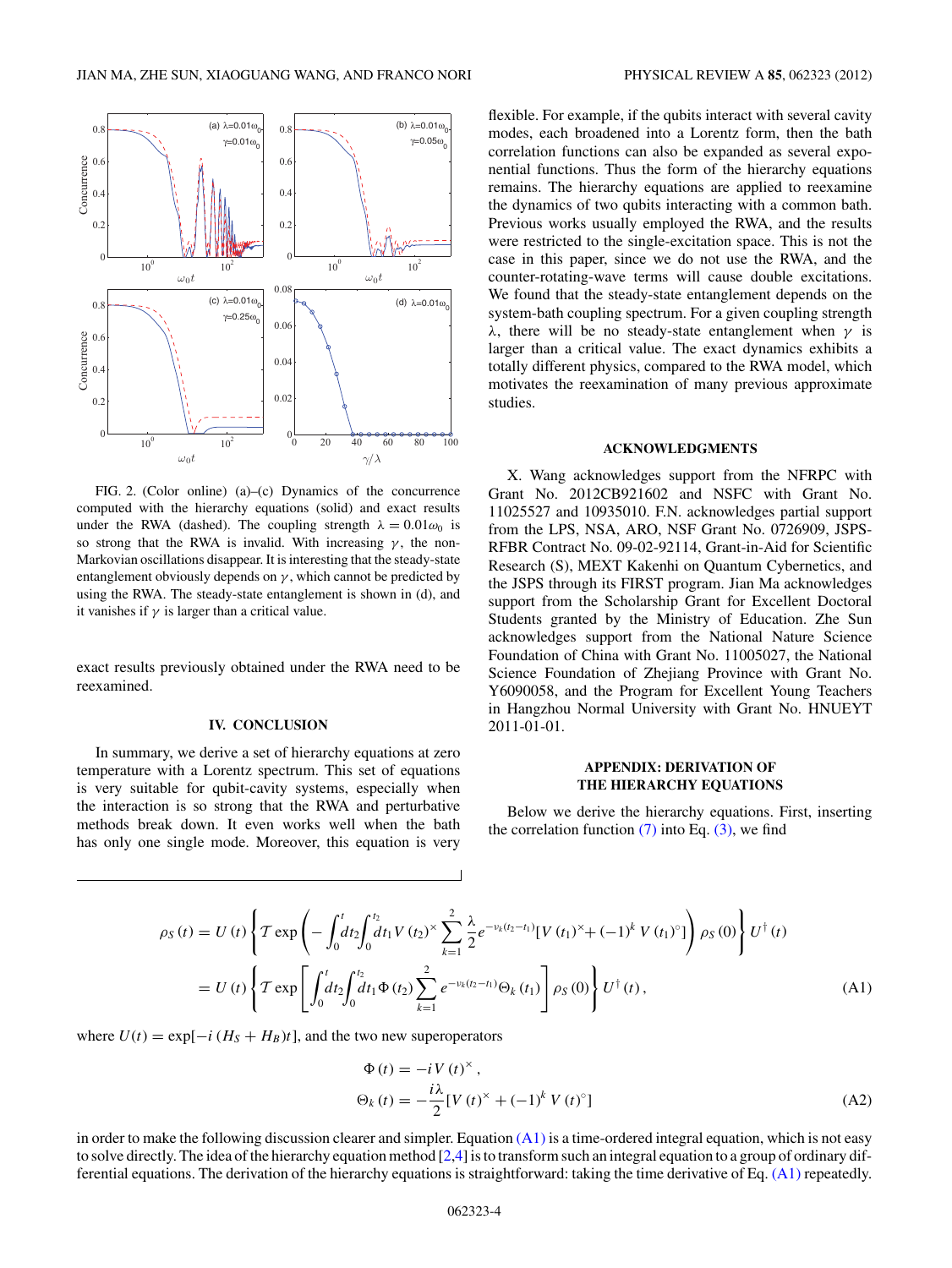## <span id="page-4-0"></span>ENTANGLEMENT DYNAMICS OF TWO QUBITS IN A *...* PHYSICAL REVIEW A **85**, 062323 (2012)

We first take the time derivative of Eq.  $(A1)$  and obtain

$$
\frac{\partial}{\partial t}\rho_S(t) = -iH_S^{\times}\rho_S(t) + \Phi \sum_{k=1}^2 \mathcal{F}_k(t),
$$
\n(A3)

where

$$
\mathcal{F}_{k}(t) = U(t) \mathcal{T} \left\{ \int_{0}^{t} d\tau e^{-\nu_{k}(t-\tau)} \Theta_{k}(\tau) \exp \left[ \int_{0}^{t} dt_{2} \int_{0}^{t_{2}} dt_{1} \Phi(t_{2}) \sum_{n=1}^{2} e^{\nu_{n}(t_{2}-t_{1})} \Theta_{n}(t_{1}) \right] \right\} \rho_{S}(0) U(t)^{\dagger}.
$$
 (A4)

Thus the solution of  $\rho_S(t)$  is determined by (1) its own free evolution and (2) the dynamics of  $\mathcal{F}_k(t)$ . The initial condition of  $\mathcal{F}_k(t)$  is

$$
\mathcal{F}_k(0) = 0,\tag{A5}
$$

which is a direct result of Eq.  $(A4)$ . To solve for  $\mathcal{F}_k(t)$ , we need its differential equation. Before taking the time derivative of  $\mathcal{F}_k(t)$ , we first introduce the following useful notations [\[4\]](#page-5-0):

$$
\varrho_{(0,0)}(t) \equiv \rho_S(t), \quad \varrho_{(1,0)}(t) \equiv \mathcal{F}_1(t), \quad \varrho_{(0,1)}(t) \equiv \mathcal{F}_2(t). \tag{A6}
$$

Then Eq.  $(A3)$  can be rewritten as

$$
\frac{\partial}{\partial t}\rho_{S}(t) = -iH_{S}^{\times}\rho_{S}(t) + \Phi[\varrho_{(1,0)}(t) + \varrho_{(0,1)}(t)], = -iH_{S}^{\times}\rho_{S}(t) + \Phi\sum_{k=1}^{2}\varrho_{(0,0)+\vec{e}_{k}}(t),
$$
\n(A7)

where  $\vec{e}_1 = (1, 0)$  and  $\vec{e}_2 = (0, 1)$ .

The differential equations of  $\varrho_{(1,0)}(t)$  and  $\varrho_{(0,1)}(t)$  are obtained as

$$
\frac{\partial}{\partial t}\varrho_{(1,0)}(t) = -(iH_S^{\times} + \nu_1)\varrho_{(1,0)}(t) + \Phi \sum_{k=1}^2 \varrho_{(1,0)+\vec{e}_k}(t) + \Theta_1 \varrho_{(0,0)}(t),
$$
\n
$$
\frac{\partial}{\partial t}\varrho_{(0,1)}(t) = -(iH_S^{\times} + \nu_2)\varrho_{(0,1)}(t) + \Phi \sum_{k=1}^2 \varrho_{(0,1)+\vec{e}_k}(t) + \Theta_2 \varrho_{(0,0)}(t),
$$
\n(A8)

where we find three new auxiliary matrices:

$$
\varrho_{(2,0)}(t) = U(t) \mathcal{T} \left\{ \left[ \int_0^t d\tau e^{-\nu_1(t-\tau)} \Theta_1(\tau) \right]^2 \exp \left[ \int_0^t dt_2 \int_0^{t_2} dt_1 \Phi(t_2) \sum_{k=1}^2 e^{\nu_k(t_2 - t_1)} \Theta_k(t_1) \right] \right\} \rho_S(0) U(t)^\dagger, \tag{A9}
$$

$$
\varrho_{(1,1)}(t) = U(t) \mathcal{T} \Bigg\{ \Bigg[ \int_0^t dt e^{-\nu_1(t-\tau)} \Theta_1(\tau) \Bigg] \Bigg[ \int_0^t dt e^{-\nu_2(t-\tau)} \Theta_2(\tau) \Bigg] \times \exp \Bigg[ \int_0^t dt_2 \int_0^{t_2} dt_1 \Phi(t_2) \sum_{k=1}^2 e^{\nu_k(t_2 - t_1)} \Theta_k(t_1) \Bigg] \Bigg\} \rho_S(0) U(t)^{\dagger}, \tag{A10}
$$

$$
\varrho_{(0,2)}(t) = U(t) \mathcal{T} \left\{ \left[ \int_0^t d\tau e^{-\nu_2(t-\tau)} \Theta_2(\tau) \right]^2 \exp \left[ \int_0^t dt_2 \int_0^{t_2} dt_1 \Phi(t_2) \sum_{k=1}^2 e^{\nu_k(t_2 - t_1)} \Theta_k(t_1) \right] \right\} \rho_S(0) U(t)^\dagger. \tag{A11}
$$

By repeating the above procedures, we find

$$
\frac{\partial}{\partial t}\varrho_{\vec{n}}\left(t\right) = -\left(iH_{S}^{\times} + \vec{n} \cdot \vec{v}\right)\varrho_{\vec{n}}\left(t\right) + \Phi \sum_{k=1}^{2} \varrho_{\vec{n}+\vec{e}_{k}}\left(t\right) + \sum_{k=1}^{2} n_{k} \Theta_{k} \varrho_{\vec{n}-\vec{e}_{k}}\left(t\right),\tag{A12}
$$

where  $\vec{n} = (n_1, n_2)$  is a two-dimensional index, with  $n_{1(2)} \ge 0$ . The two-dimensional vector  $\vec{v} = (v_1, v_2) = (\gamma - i\omega_0, \gamma + i\omega_0)$ . The auxiliary matrix is

$$
\varrho_{\vec{n}}(t) = U(t) \mathcal{T} \Biggl\{ \Biggl[ \int_0^t d\tau e^{-\nu_1(t-\tau)} \Theta_1(\tau) \Biggr]^{n_1} \Biggl[ \int_0^t d\tau e^{-\nu_2(t-\tau)} \Theta_2(\tau) \Biggr]^{n_2} \times \exp \Biggl[ \int_0^t dt_2 \int_0^{t_2} dt_1 \Phi(t_2) \sum_{k=1}^2 e^{\nu_k(t_2-t_1)} \Theta_k(t_1) \Biggr] \Biggr\} \rho_S(0) U(t)^{\dagger} . \tag{A13}
$$